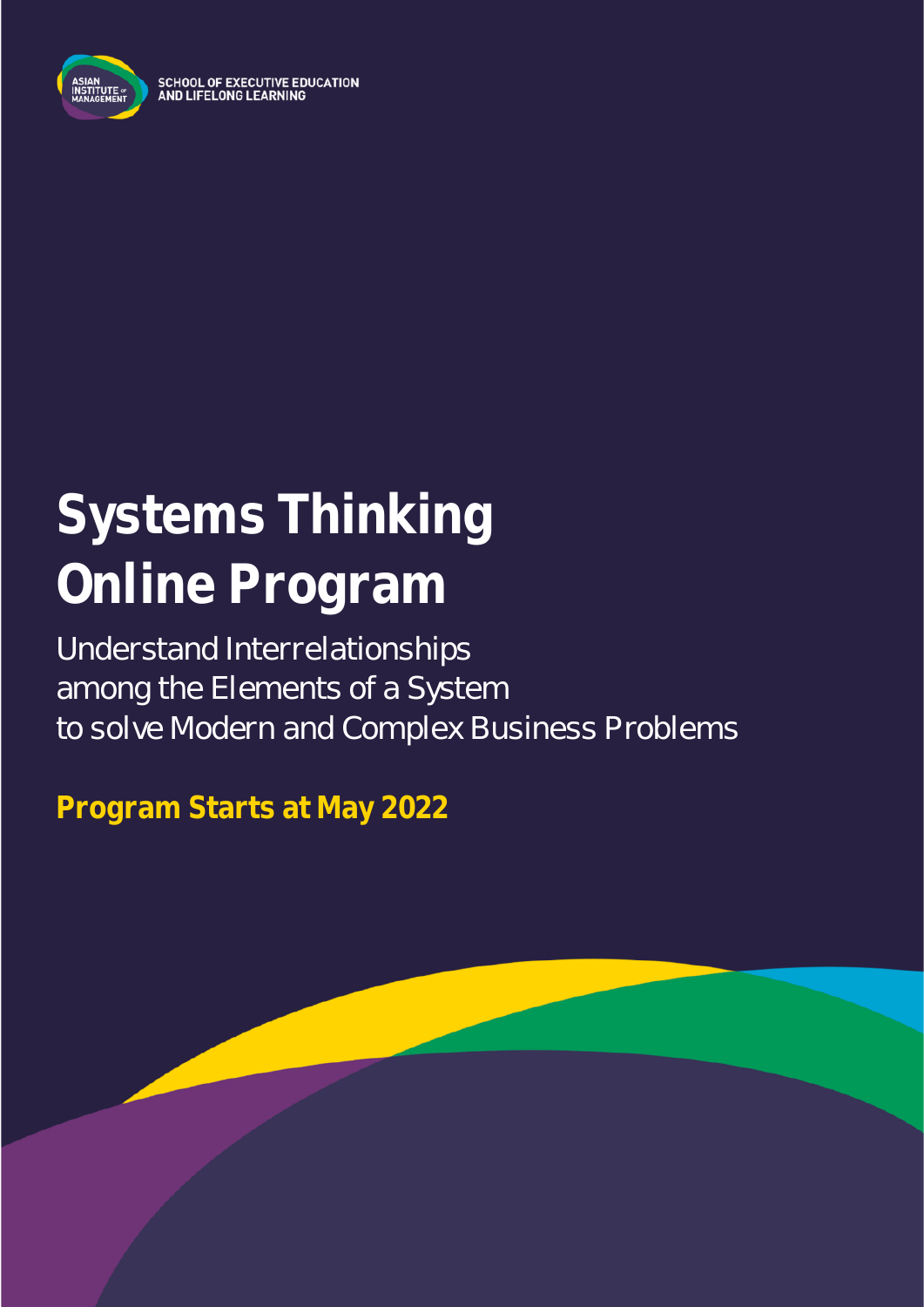## **Systems Thinking Online Program**

Understand Interrelationships among the Elements of a system to solve modern and complex business problems

Systems Thinking presents a different way of thinking - a shift of mind to look at familiar things from a new perspective. In the early days of modern science, the prevailing idea of reductionist approach took hold: you can understand a system by taking it apart and study each part in isolation. In contrast, the complexities in a VUCA world (Volatile, Uncertain, Complex and Ambiguous) require us to see the whole picture rather than focusing on just its parts.

The lens of systems thinking emphasizes looking at wholes rather than parts. It explores the interconnections of the cause and effect relations among elements of a system. These interconnections form a feedback loop structure which causes the behavior of the system over time. This valuable insight leads to guidelines for designing systemic interventions.

#### **PROGRAM OBJECTIVES**

- To introduce the basic principles of Systems Thinking
- To introduce the basic characteristics of systems and the importance of systemic thinking in organizational life.
- To develop whole brain thinking skills
- To use systems thinking as a platform for enhancing innovation and creativity
- To practice a "shift of mind" framework to understand complexity by viewing systems • as a whole and using the view to find the effective leverage as insights for breakthrough solutions.
- To develop the skill to create your own causal loop diagram to analyze the problematic behavior of systems
- To help take your first step toward becoming a systems thinker

#### **WHAT YOU WILL LEARN**

- How does our brain work and why do we need to understand this in studying systems
- Why we need Whole Brain Thinking skills in Systems Thinking
- Fundamentals of Systems Thinking
- How to see and understand structure
- Systems Archetypes as Structural Pattern Templates
- More System Archetypes Applications

#### **KEY BENEFITS**

- Understand how our brains work and why we do not take to systems thinking naturally
- How to use system thinking skills to enhance creativity & innovation
- Using right brain thinking skills in seeing the Big Picture
- Moving from Linear thinking to closed-loop thinking

#### **WHO SHOULD ATTEND**

The program is recommended for senior executives, functional area managers, planners, and strategists who are seeking a fresh way of thinking to resolve complex business problems and to maximize benefits from business opportunities.

### **OVERVIEW PROGRAM SCHEDULE (5 HALF-DAYS)**

**BATCH 1: September 22 to 29, 2021** September 22, 23, 24, 27, 29, 2021 8:30 AM to 12:00 PM (GMT+08) on all dates

#### **BATCH 2:**

**November 8 to 17, 2021** November 8, 10, 12,15, 17, 2021 1:30 PM to 5:00 PM (GMT+08) on all dates

#### **BATCH 3:**

**May 11 to 18, 2022** May 11,13,16, 17 & 18, 2022 8:30 AM to 12:00 PM (GMT+08) on all dates

#### **PROGRAM FORMAT**

Delivered online via live virtual interactive sessions in Zoom

#### **PROGRAM FEE**

PHP 25,000.00 or USD 500.00\* \*Based on USD 1 = PHP 50. The prevailing exchange rate at the date of payment may apply.

#### YOUR PROGRAM FACULTY



**Fernando Martin Y. Roxas, DBA** Professor, Operations Executive Director, Dr. Andrew L. Tan Center for Tourism Asian Institute of Management

To find out how you can participate, contact us at [SEELL@aim.edu](mailto:SEELL@aim.edu) or visit<https://go.aim.edu/seellinquiries>

Download our latest program calendar at <https://go.aim.edu/seellprogramcalendar>



#### **FOR INQUIRIES:**

School of Executive Education and Lifelong Learning, Asian Institute of Management Eugenio Lopez Foundation Building, Joseph R. McMicking Campus 123 Paseo de Roxas, Makati City Philippines 1229 [SEELL@aim.edu](mailto:SEELL@aim.edu) | +632 8892 4011 | www.aim.edu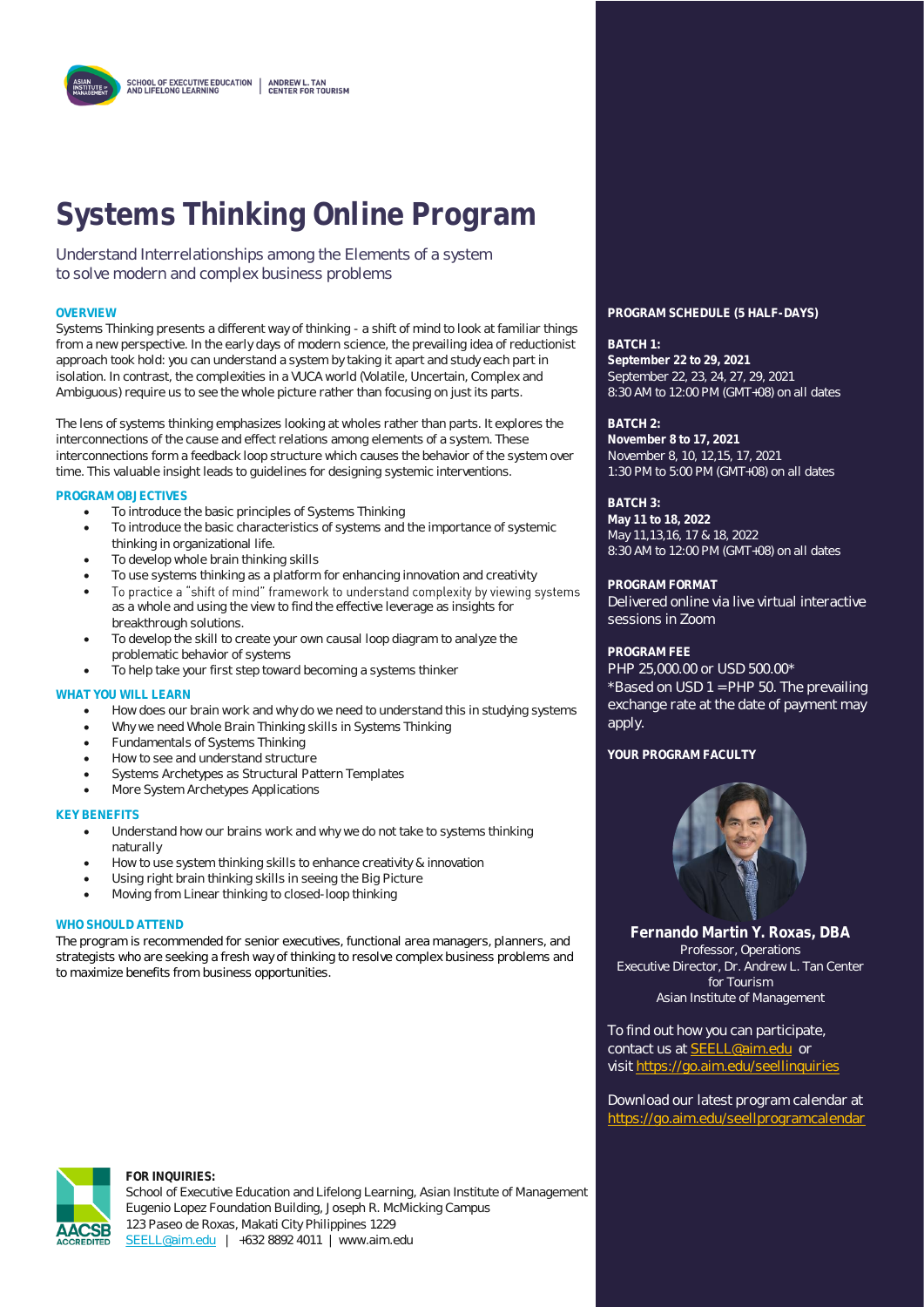

### **Your Program Faculty**



**Fernando Martin Y. Roxas, DBA** Professor, Operations Executive Director, Dr. Andrew L. Tan Center for Tourism Asian Institute of Management

Prof. Fernando Y. Roxas, DBA, teaches Operations Management, Supply Chains, Systems Thinking, and other basic modules in the Degree and Executive Learning Programs of the Institute. He has published internationally in peer-reviewed tourism journals such as Current Issues in Tourism and has written various articles on a systems approach to tourism management (The World Financial Review, World Futures: The Journal of New Business Paradigm). He is also the pioneer and premier proponent of the multi-media case format in AIM. He obtained his Master's degree in engineering geology from the Asian Institute of Technology in Bangkok, Thailand, and an MBA from the Asian Institute of Management. He obtained his Doctor of Business Administration with High Distinction from De La Salle University. He is also the Executive Director of the Dr. Andrew L. Tan Center for Tourism where he develops training programs and research on Sustainable Tourism.



**Antonio Ma. C. Perez** Adjunct Faculty Asian Institute of Management

Prof. Antonio Ma. Perez teaches Systems Thinking, Balanced Scorecard, Quantitative Analysis and Operations Management. Prior to joining AIM, he was a regular lecturer in Operations Management and Decision Analysis in the MBA program of the Malaysian Institute of Management in Kuala Lumpur. Prof. Perez obtained his MBA degree from the University of California Los Angeles (UCLA) with major in Management Information Systems. He was elected member to the Beta Gamma Sigma, the national honor society for students in Business Administration in the U.S.A. He completed a course on Systems Dynamics at the Massachusetts Institute of Technology.



**FOR INQUIRIES:** School of Executive Education and Lifelong Learning, Asian Institute of Management Eugenio Lopez Foundation Building, Joseph R. McMicking Campus 123 Paseo de Roxas, Makati City Philippines 1229 [SEELL@aim.edu](mailto:SEELL@aim.edu) | +632 8892 4011 | www.aim.edu